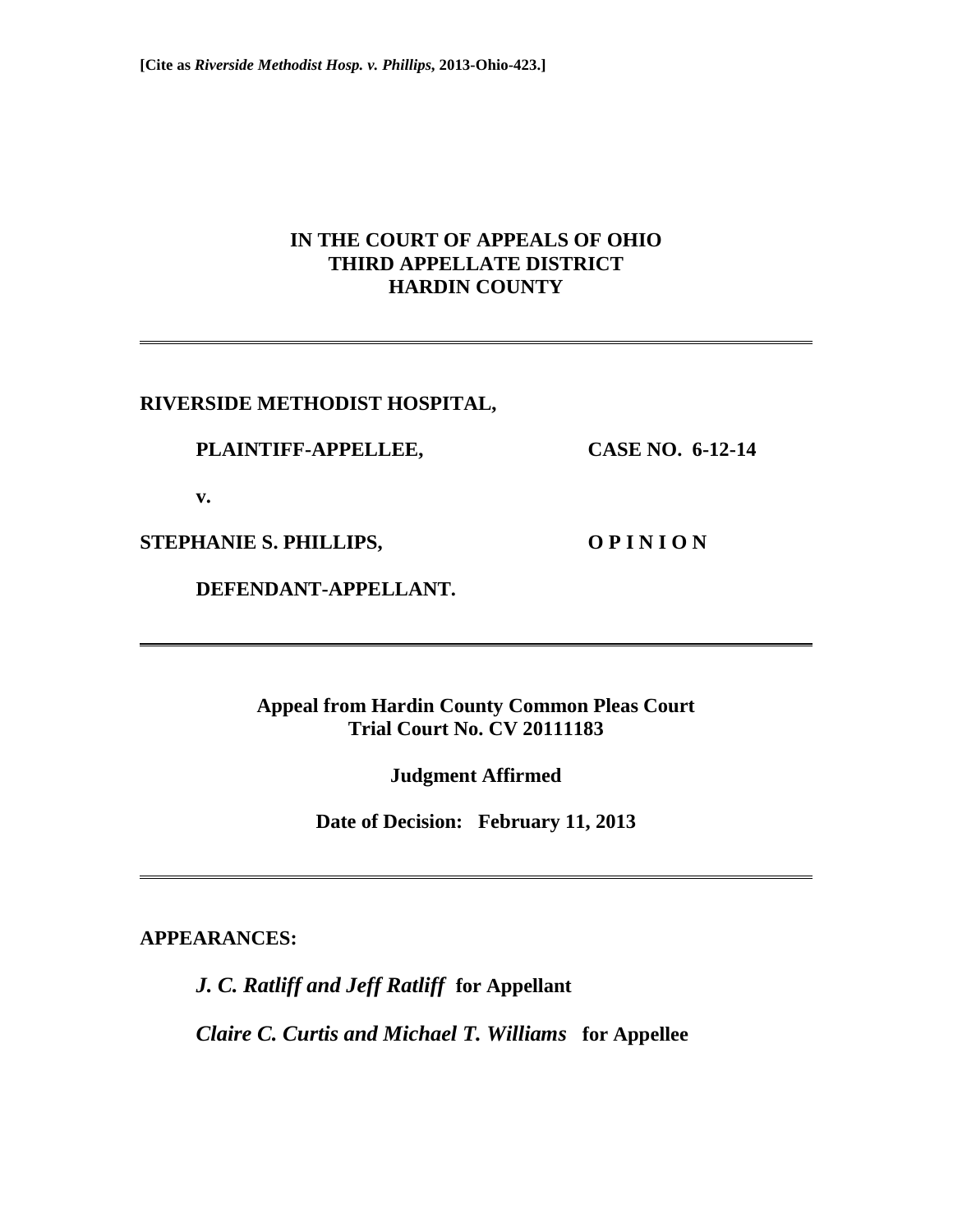### **SHAW, J.**

**{¶1}** Defendant-appellant, Stephanie S. Phillips ("Phillips"), appeals the judgment of the Hardin County Court of Common Pleas granting the motion for summary judgment of plaintiff-appellee, Riverside Methodist Hospital ("Riverside").

**{¶2}** On September 2, 2011, Riverside filed a complaint against Phillips alleging a claim for an action on an account. The complaint specifically alleged Phillips owed Riverside \$51,886.25 for spinal surgery performed on Phillips at its facility. Due to privacy concerns, Riverside chose not to attach a statement of account itemizing the value of the medical services rendered to Phillips, but instead stated in the complaint that a statement would be provided under seal upon the trial court's request. Phillips subsequently filed an answer denying the claims in the complaint and specifically challenging whether Riverside's charges for medical and hospital services on the account were reasonable or necessary.

**{¶3}** On February 21, 2012, Riverside filed a motion for summary judgment claiming there is no genuine issue of material fact that Riverside rendered medical and hospital services to Phillips in amount of \$51.635.25,<sup>1</sup> that Phillips' patient account remained due and owing, and that the charges for the medical and hospital services were reasonable and necessary.

<sup>&</sup>lt;sup>1</sup> For reasons not apparent in the record there is a discrepancy in the amount of indebtedness alleged in the complaint and in Riverside's motion for summary judgment. Notably, the trial court granted Riverside judgment for \$51,635.25.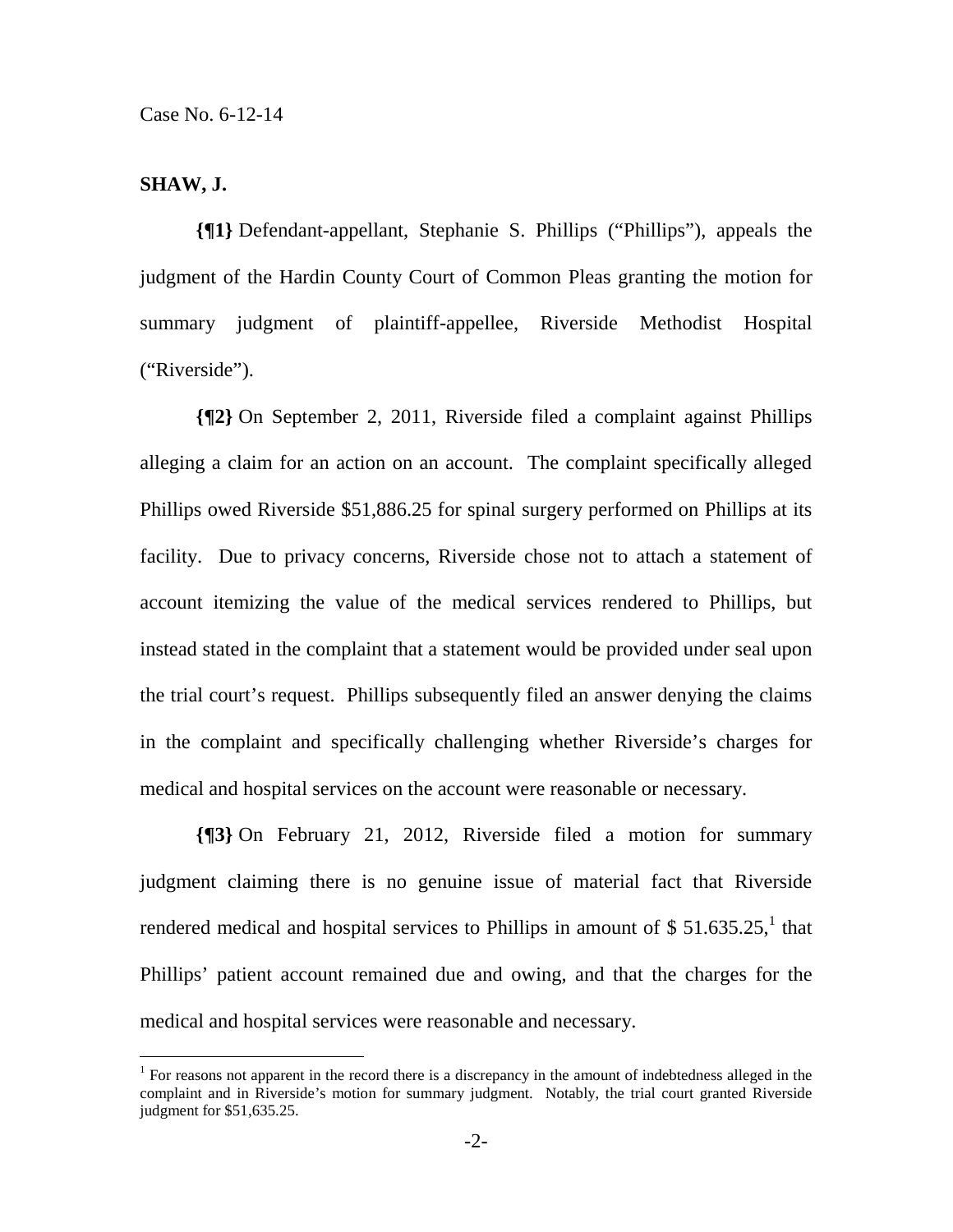Case No. 6-12-14

**{¶4}** On March 19, 2012, Phillips filed a memorandum contra to Riverside's motion for summary judgment asserting that a genuine issue of material fact remained as to whether Phillips' insurance provider, Aetna, is responsible for payment of the charges and as to whether the amount of the charges billed by Riverside was reasonable and necessary.

**{¶5}** On April 9, 2012, the trial court summarily granted Riverside's motion for summary judgment.

**{¶6}** Phillips now appeals asserting the following assignment of error.

# **THE TRIAL COURT ERRED IN GRANTING SUMMARY JUDGMENT BECAUSE GENUINE ISSUES OF MATERIAL FACT EXISTED AS TO THE ACCOUNTS, INCLUDING THE DATE SERVICES WERE PROVIDED, THE TYPE OF SERVICES PROVIDED, THE REASONABLENESS OF THE AMOUNT CHARGED**.

**{¶7}** In her sole assignment of error, Phillips argues that the trial court erred in granting Riverside's motion for summary judgment because a genuine issue of material fact exists as to whether the amount Riverside charged for medical and hospital services was reasonable and necessary. Specifically, Phillips claims that because Riverside failed to submit an itemized statement of the services charged for the trial court's review, there is no evidence in the record demonstrating that the amount Riverside billed was reasonable. Phillips further claims that by granting Riverside summary judgment, the trial court deprived her of the opportunity to present evidence at trial that Riverside would have accepted a lesser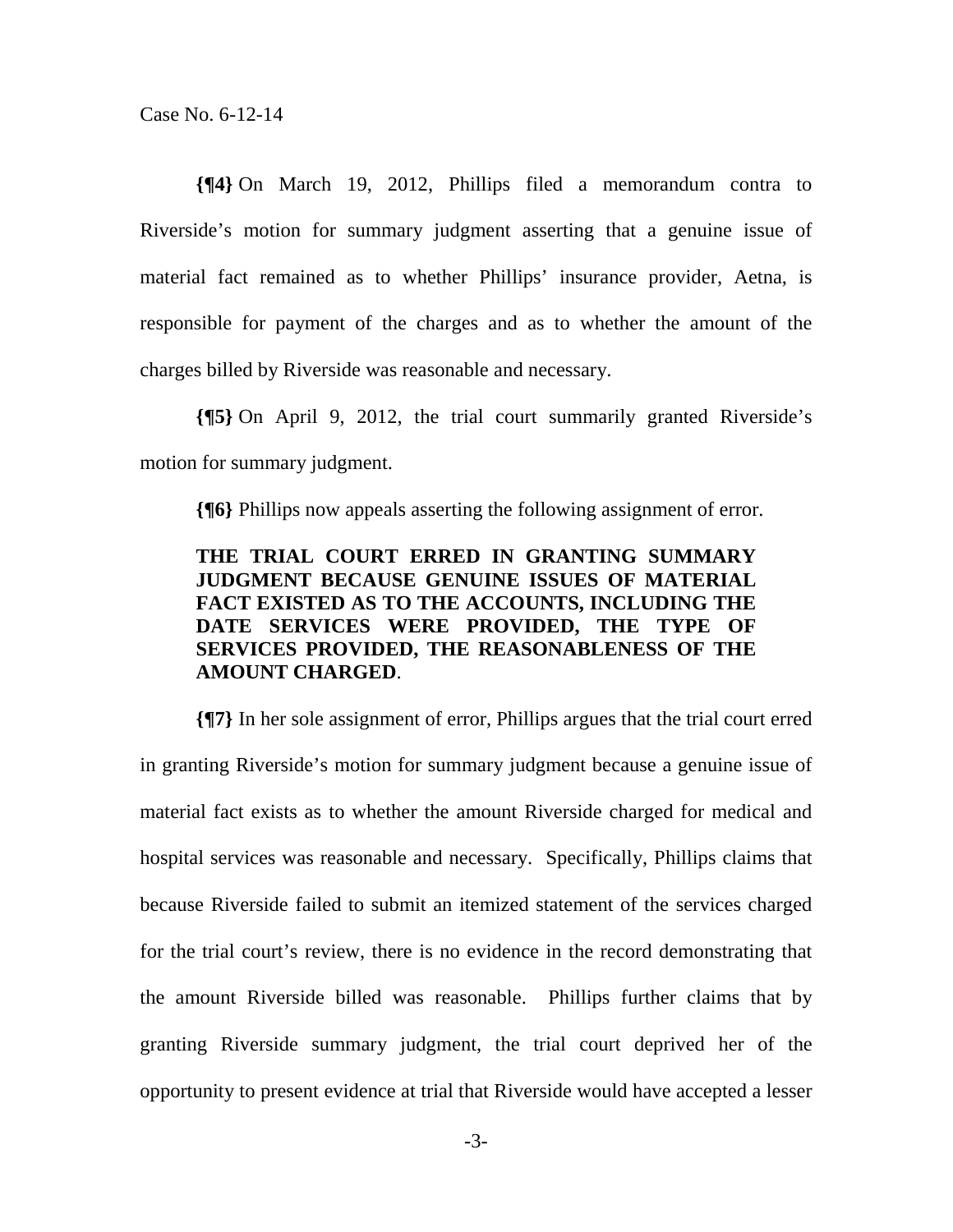$\overline{a}$ 

amount from her insurance provider than the amount it billed her as an uninsured patient.<sup>2</sup> For both of these reasons, Phillips maintains summary judgment is inappropriate.

**{¶8}** Riverside, for its part, asserts that Phillips admitted to receiving a copy of the itemized statement, that it included affidavits and other evidentiary materials in support of its motion for summary judgment verifying the amount contained in the itemized statement, and that a copy of the itemized statement would have been provided to the trial court under seal upon its request. Riverside further maintains that simply because the trial court did not request a copy of the itemized statement does not negate the fact that the bill is prima facie evidence of reasonableness of the charges and sufficient for a grant of summary judgment absent evidence or other reason to infer to the contrary.

**{¶9}** Initially, we note that an appellate court reviews a grant of summary judgment de novo, without any deference to the trial court. *Conley–Slowinski v. Superior Spinning & Stamping Co*., 128 Ohio App.3d 360, 363 (6th Dist.1998). A grant of summary judgment will be affirmed only when the requirements of Civ.R. 56(C) are met. This requires the moving party to establish: (1) that there are no genuine issues of material fact, (2) that the moving party is entitled to judgment as a matter of law, and (3) that reasonable minds can come to but one conclusion and

 $2$  There are some allegations in the briefs and motions that insurance coverage may have been denied, however, there is nothing in the record to support these allegations.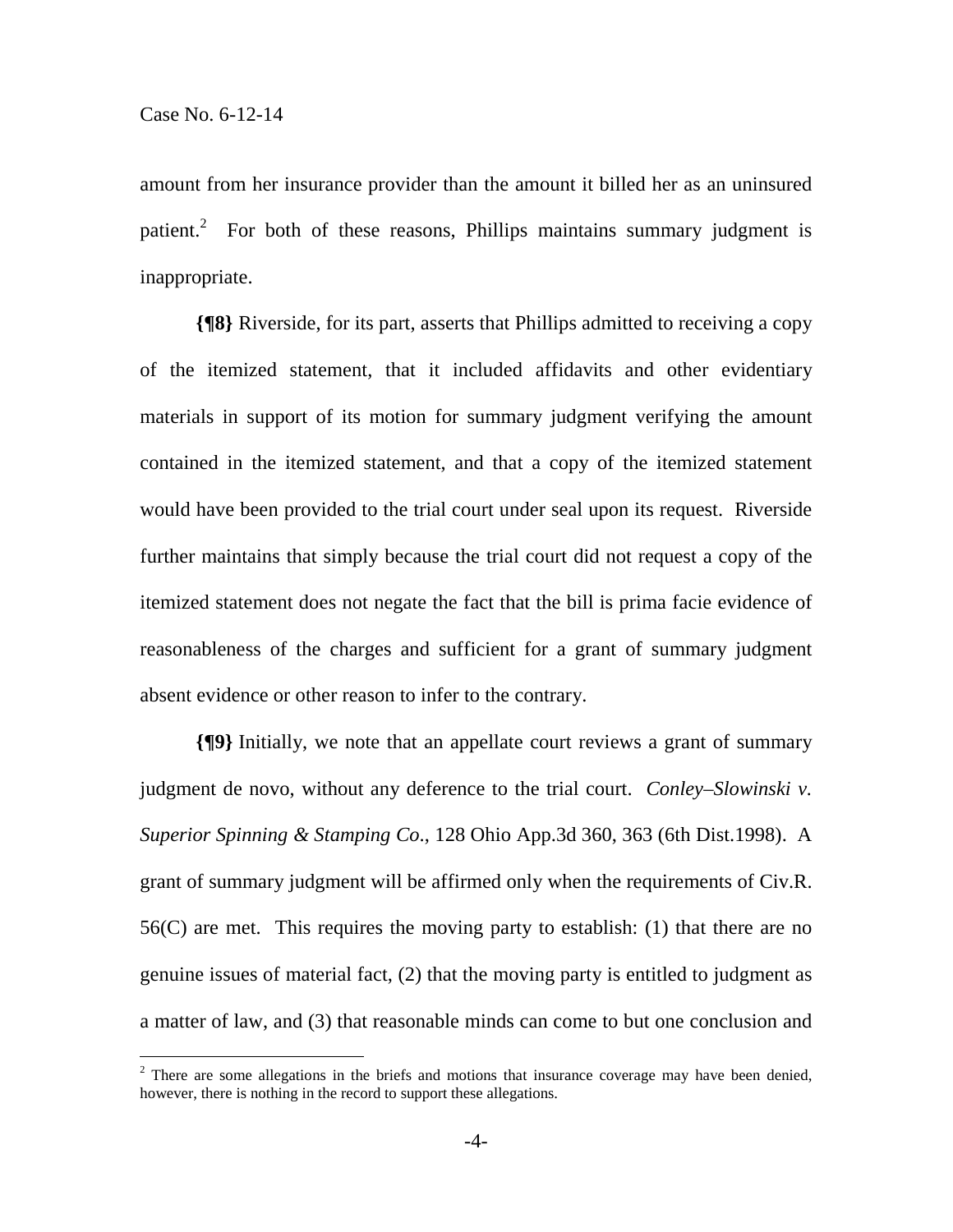that conclusion is adverse to the non-moving party, said party being entitled to have the evidence construed most strongly in his favor. Civ.R. 56(C); *see Horton v. Harwick Chem. Corp*., 73 Ohio St.3d 679, 1995–Ohio–286, paragraph three of the syllabus.

**{¶10}** The party moving for summary judgment bears the initial burden of identifying the basis for its motion in order to allow the opposing party a "meaningful opportunity to respond." *Mitseff v. Wheeler*, 38 Ohio St.3d 112, syllabus (1988). The moving party also bears the burden of demonstrating the absence of a genuine issue of material fact as to an essential element of the case. *Dresher v. Burt*, 75 Ohio St.3d 280, 292, 1996–Ohio–107. Once the moving party demonstrates that he is entitled to summary judgment, the burden shifts to the nonmoving party to produce evidence on any issue which that party bears the burden of production at trial. *See* Civ.R. 56(E).

**{¶11}** Even though the reasonable value of medical services is a question of fact, "[a] medical provider may be entitled to a presumption that its customary fees are reasonable." *St. Vincent Med. Ctr. v. Sader*, 100 Ohio App.3d 379, 383 (6th Dist.1995). In personal-injury actions, the Supreme Court of Ohio has said that "[b]oth the original medical bill rendered and the amount accepted as full payment are admissible to prove the reasonableness and necessity of charges rendered for medical and hospital care." *Robinson v. Bates*, 112 Ohio St.3d 17, 2006-Ohio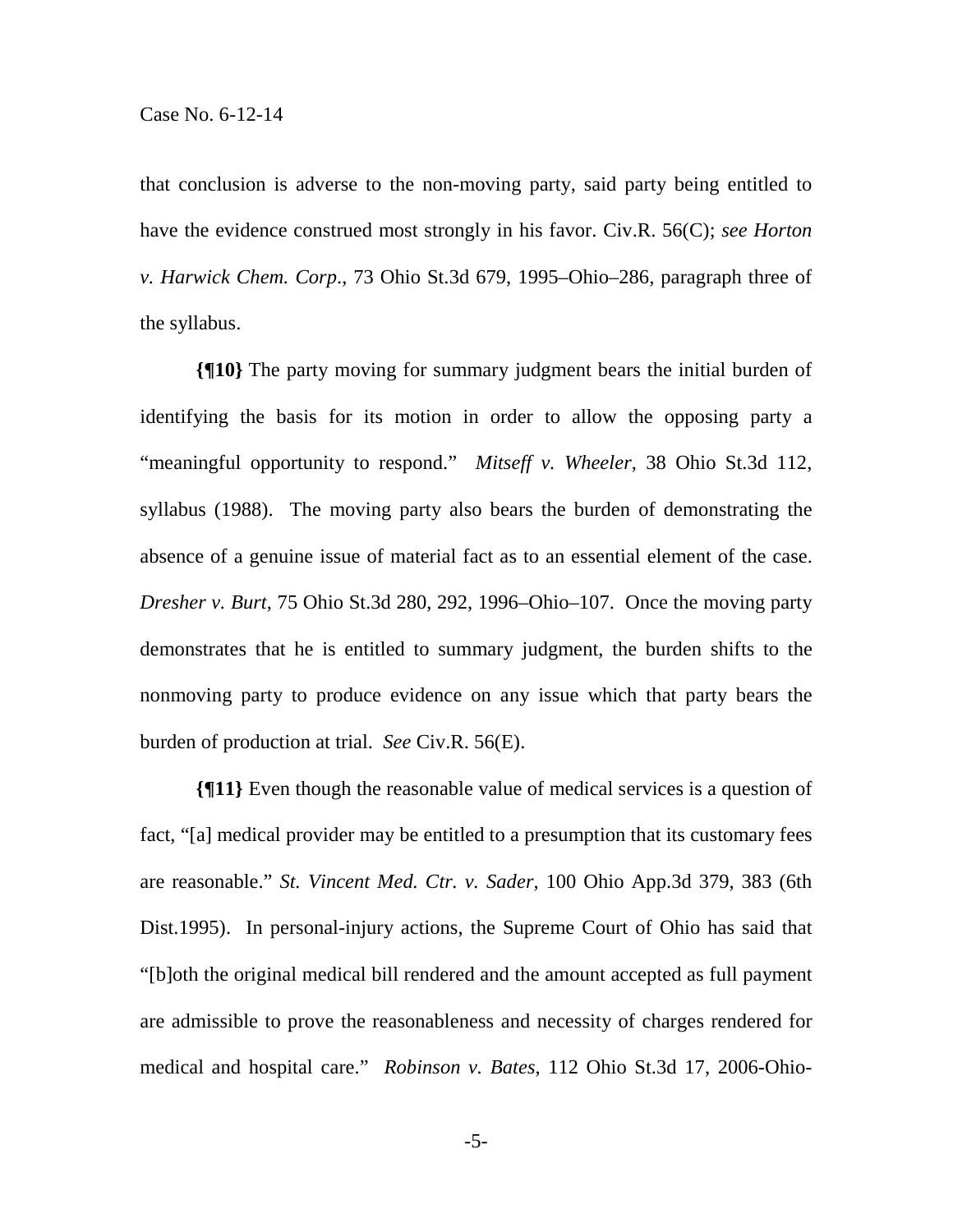6263, ¶ 17; *see*, *also* R.C. 2317.421 (stating "In an action for damages arising from personal injury or wrongful death, a written bill or statement, or any relevant portion thereof, itemized by date, type of service rendered, and charge, shall, if otherwise admissible, be prima-facie evidence of the reasonableness of any charges and fees stated therein for medication and prosthetic devices furnished, or medical, dental, hospital, and funeral services rendered by the person, firm, or corporation issuing such bill or statement"). Once medical bills are admitted, a defendant may then present evidence to challenge their reasonableness. *Wood v. Elzoheary*, 11 Ohio App.3d 27, 28, (8th Dist.1983); see, also, *Stiver v. Miami Valley Cable Council*, 105 Ohio App.3d 313, 320 (2d Dist.1995).

**{¶12}** The following is a recitation of the evidence presented by both parties addressing the reasonableness of the amount charged by Riverside for the medical services it provided Phillips.

**{¶13}** Riverside filed a complaint alleging an action on an account and claiming that Phillips owed \$51,866.25 for medical services rendered. Riverside did not attach an itemized statement or bill to the complaint but instead provided the following explanation: "[a] copy of the account is not attached to this Complaint in order to protect the patient's personal health information. However, a statement was provided to [Phillips], and one will be provided to this Court upon request and under seal." (Complaint at ¶ 5). *See* Civ.R. 10(D)(1) (stating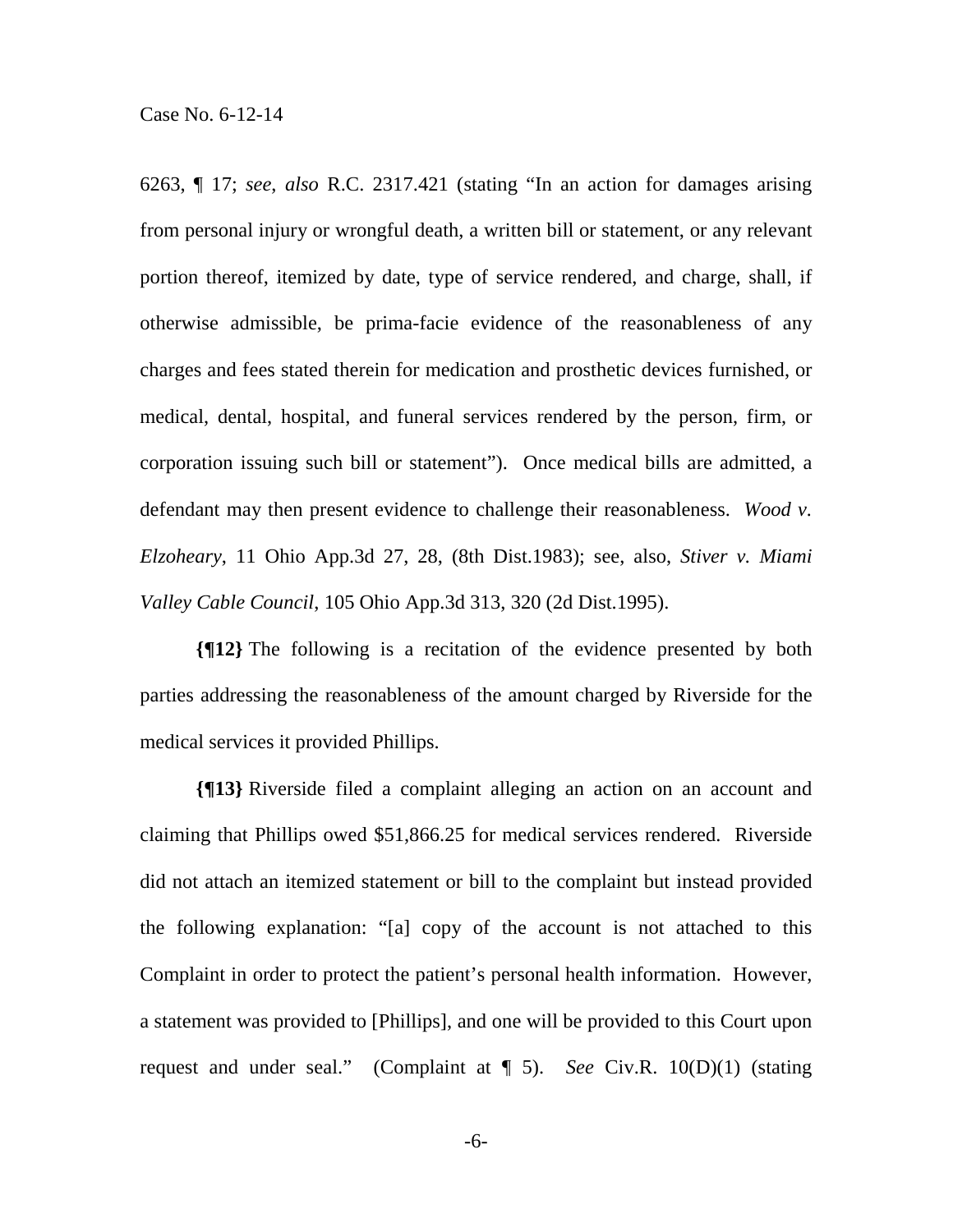"*Account or written instrument*. When any claim or defense is founded on an account or other written instrument, a copy of the account or written instrument must be attached to the pleading. If the account or written instrument is not attached, the reason for the omission must be stated in the pleading").

**{¶14}** In her answer, Phillips raised the issue of the reasonableness of Riverside's charges for the medical services by asserting that "Plaintiff is not entitled to the relief sought as its charges are not reasonable or necessary." (Answer at  $\P$  7).

**{¶15}** The case proceeded to discovery and the record indicates that interrogatories, requests for documents and admissions were exchanged between the parties.

**{¶16}** Riverside subsequently filed a motion for summary judgment asserting that there is no genuine issue of material fact regarding the reasonableness of the charges billed to Phillips and that the account remained due and owing. Riverside attached documentary evidence in support of its position. In particular, Riverside submitted a copy of the request for admissions completed by Phillips, in which Phillips admitted to receiving a statement in the amount of \$51,635.25 from Riverside for the medical services rendered. (Doc. 13, Ex. A at Admissions ¶ 3). Riverside also attached a copy of the interrogatories answered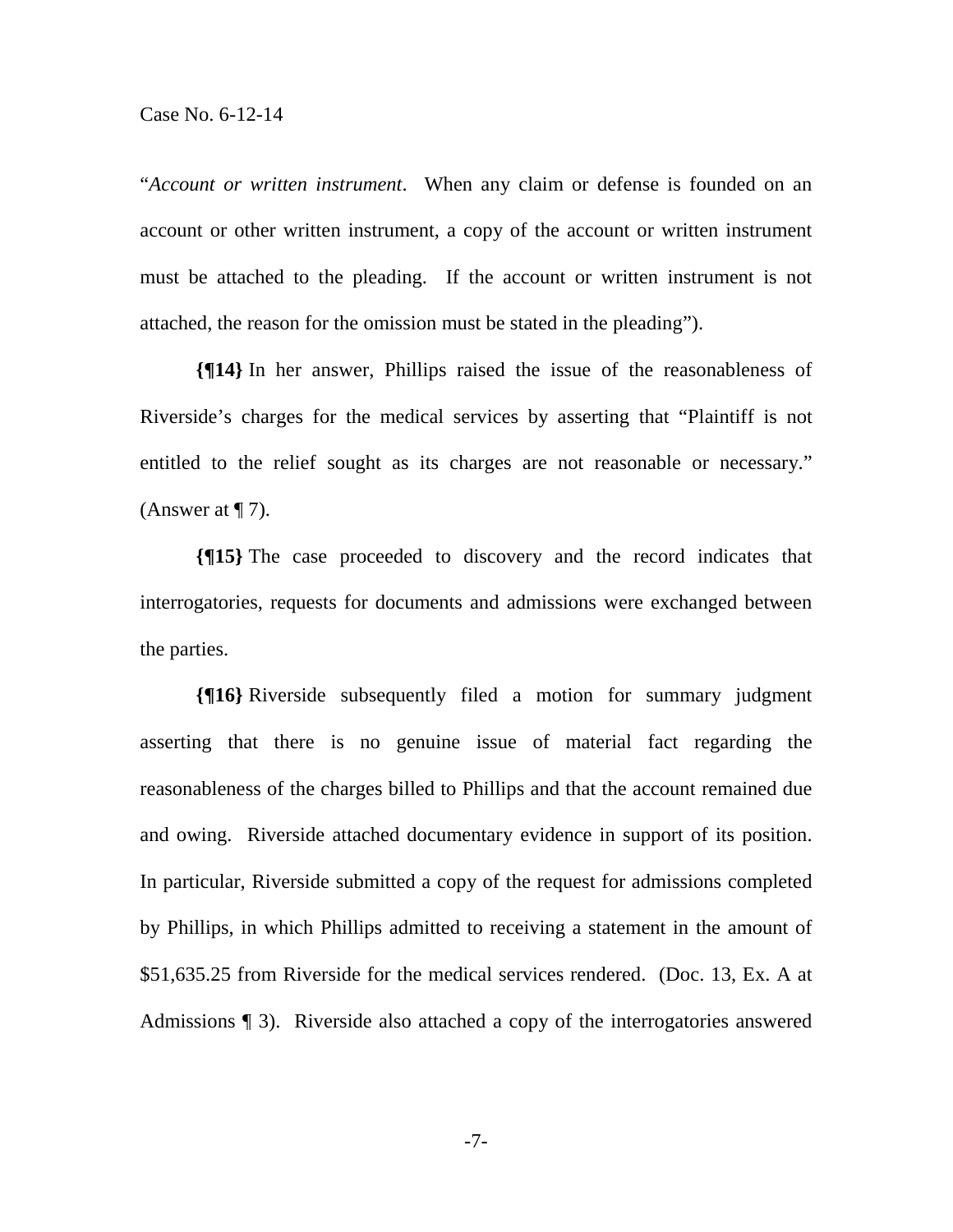by Phillips, in which she stated that she did not compare the charges contained in

Riverside's bill to those of other hospitals. (Id. at Interrogatories ¶¶ 2-4).

**{¶17}** Riverside then attached two affidavits to its motion for summary

judgment. The first is from Kimberly S. Fox, which states the following:

### **1. I am the Manager of Patient Accounts at Riverside Methodist Hospital;**

**2. I have personal knowledge of the information contained within this Affidavit;** 

**3. I have access to the patient accounts of [Phillips], and;** 

**4. I have reviewed the accounts and have found that the balance(s) due and owing [Riverside] by [Phillips], is:** 

| <b>Account Number</b> | <b>Amount Due to Hospital</b> |
|-----------------------|-------------------------------|
| $***2514$             | \$51,635.25                   |

**5. Hospital records reflect that, while the patient is insured by Aetna, the balance became the patient's responsibility once the patient failed to return requested accident information to Aetna within forty-five days.** 

(Doc. 13, Ex. B) The second affidavit is from Teresa Adkins and states the

following:

**1. I am a Legal Specialist in Patient Accounts at OhioHealth dba Riverside Methodist Hospital;** 

**2. I have personal knowledge concerning the information contained within this affidavit;** 

**3. I have access to the file(s) and patient account(s) concerning this matter regarding Defendant, Stephanie S. Phillips, and;**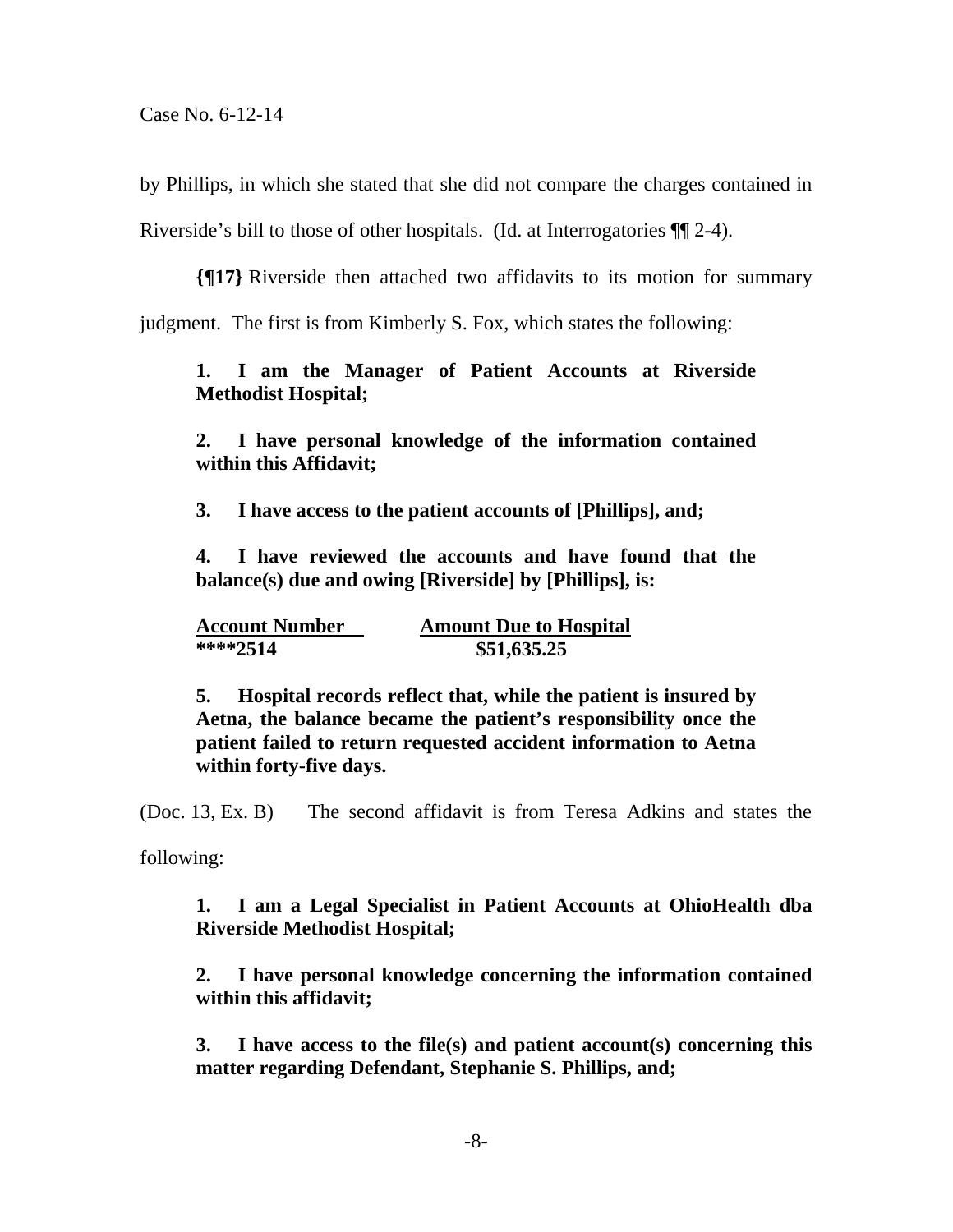**4. I have reviewed the file(s) and found that OhioHealth submitted medical records from this patient account to Aetna on January 18, 2010, at Aetna's request;** 

**5. I further found that Aetna did not make any additional requests for information on this patient account.** 

(Doc. 13, Ex. B).

**{¶18}** In response to Riverside's motion for summary judgment, Phillips filed a memorandum contra and attached the following documentary evidence. Phillips submitted the admissions she answered during discovery, in which she admitted to receiving a statement from Riverside in the amount of \$51,635.25, but disputed her liability for payment of the bill and asserted that she believed the bill would be paid, at least in part, by Aetna, her insurance provider. (Doc. 16, Ex. A). Phillips also attached a self-serving affidavit to her memorandum contra, in which she stated the following:

**1. I am the Defendant in the above referenced case.** 

**2. I was insured by Aetna Life Insurance at the time I was treated at Riverside Methodist Hospital.** 

**3. I was with understanding that my treatment with Riverside Methodist Hospital would be paid by Aetna Life Insurance Company.** 

# **4. Attached is a true and accurate copy of the letter I received from Aetna Life Insurance Company requesting medical records from Riverside Methodist Hospital.**

(Doc. 16). The letter referenced in Phillips' affidavit was also attached to her memorandum contra. This letter is dated December 15, 2009, nearly two weeks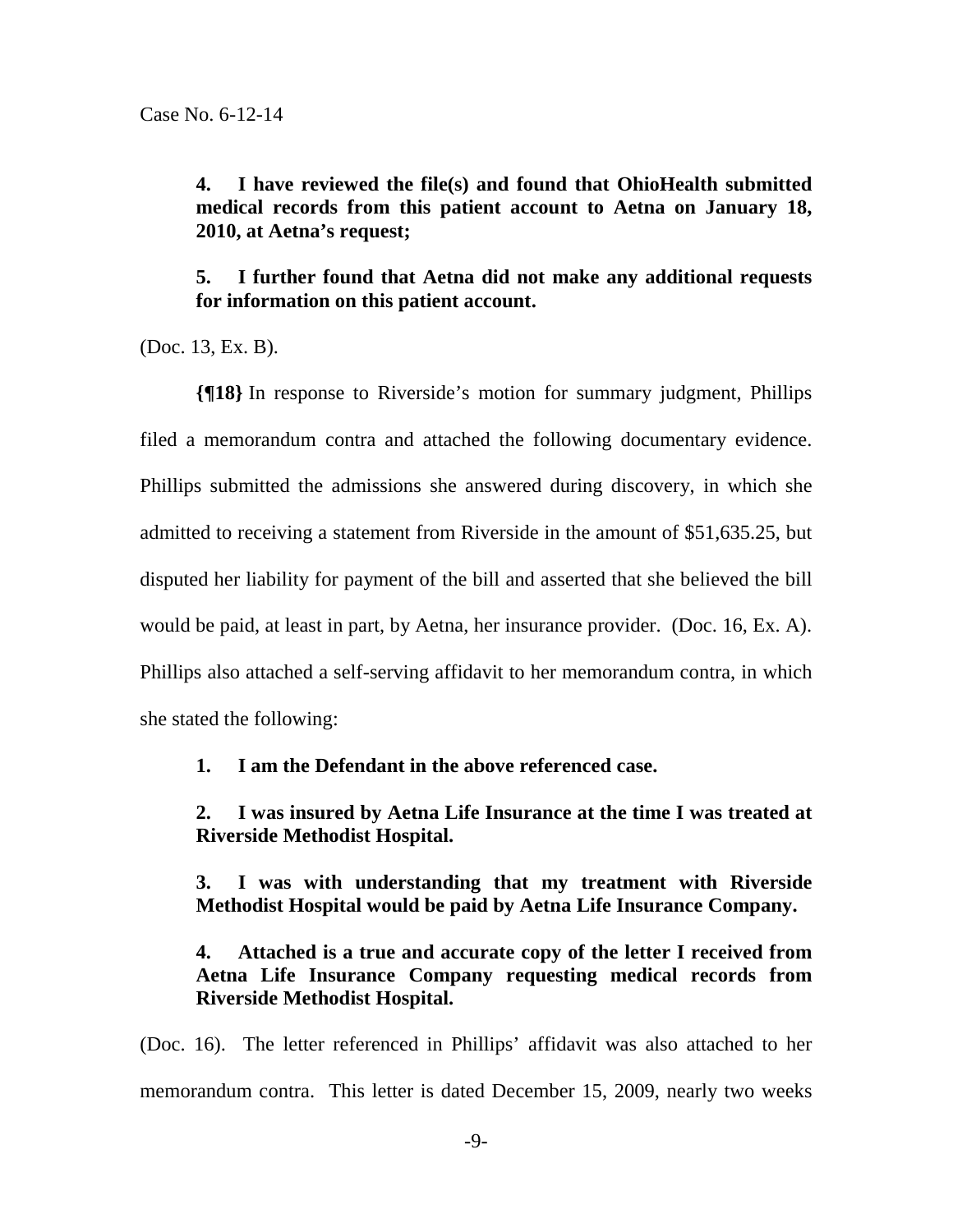before Phillips' scheduled surgery. The letter informs Phillips that "[i]n order to complete our review and make a coverage determination, additional information is required." (Aetna Letter, Dec. 15, 2009). The letter further requests specific medical records be submitted and explains that "[t]he information is required to determine if the patient's condition and requested service meet certain criteria outlined in Aetna's Clinical Policy Bulletin." (Id.) Finally, the letter states that "[i]f no additional information is received within 45 days of the date of this letter, a review will be conducted based upon the information available." (Id.)

**{¶19}** Civil Rule 56(E) states, in pertinent part,

**When a motion for summary judgment is made and supported as provided in this rule, an adverse party may not rest upon the mere allegations or denials of the party's pleadings, but the party's response, by affidavit or as otherwise provided in this rule, must set forth specific facts showing that there is a genuine issue for trial. If the party does not so respond, summary judgment, if appropriate, shall be entered against the party.** 

Accordingly, if the nonmoving party does not respond or identify specific facts to demonstrate a genuine issue of material fact, summary judgment is proper. *Dresher v. Burt*, 75 Ohio St.3d 280, 293, 1996-Ohio-107.

**{¶20}** Based on our review, we find that it is uncontroverted that Phillips' admitted to receiving a statement from Riverside in the amount of \$51,635.25 for medical services rendered and therefore was apprised of the specific charges Riverside alleged she owed. Even though an account statement was not made a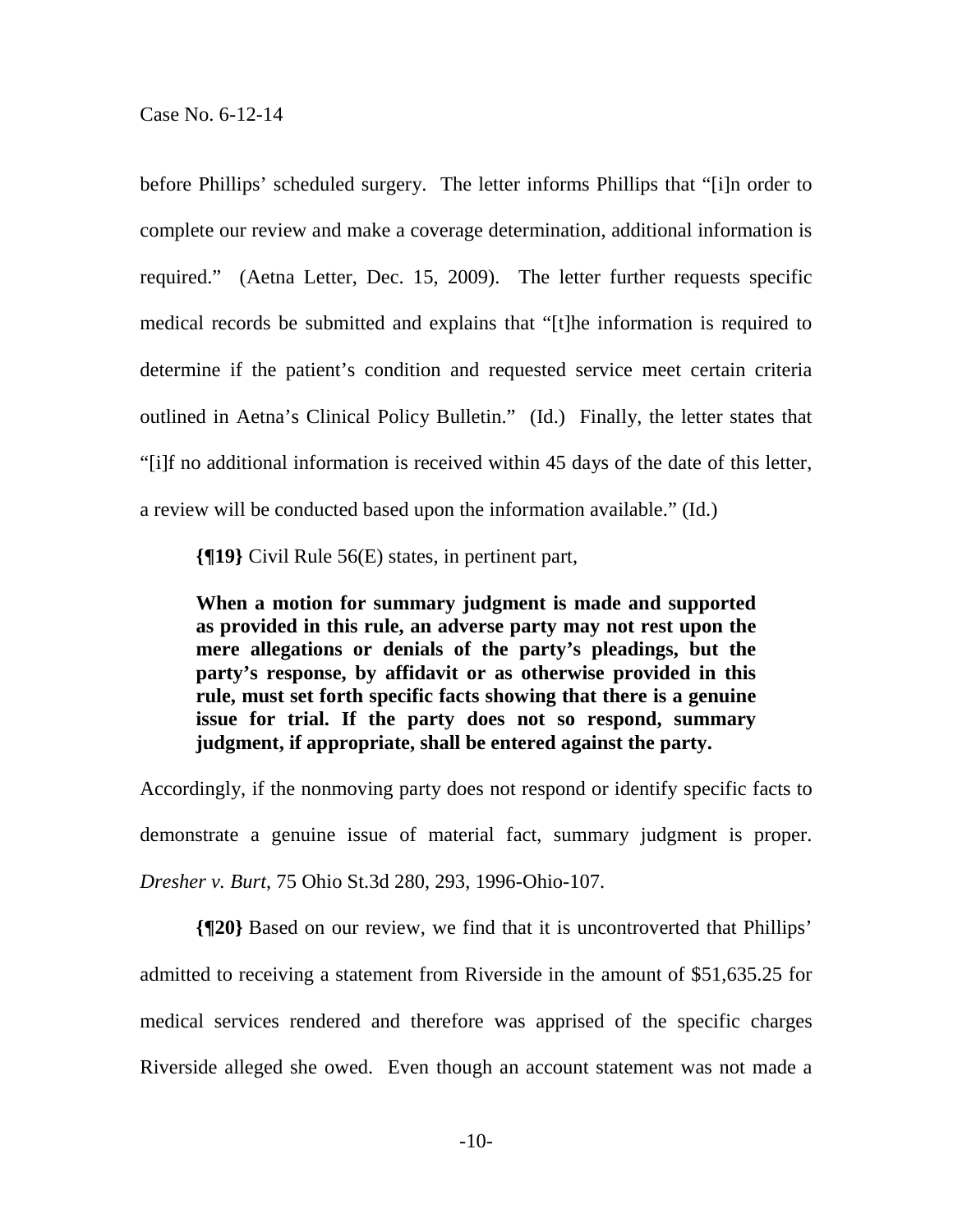part of the record for the trial court to review prior to granting summary judgment, Riverside presented other evidence by way of its employees' affidavits to corroborate the amount of the charges contained in the bill sent to Phillips. While Phillips did assert the issue of reasonableness of the charges in her answer, the only evidence she presented in support of her position against summary judgment did not address the issue of reasonableness but instead only addressed the issue of liability and whether Phillips and/or Aetna were responsible for the payment of Riverside's bill.

**{¶21}** Moreover, despite her arguments on appeal, Phillips admitted that she did not compare the charges contained in Riverside's bill to those of other hospitals nor did she demonstrate that Riverside customarily engaged in a practice of accepting an amount less than the one originally billed. Phillips' general assertions on appeal regarding an industry-wide practice of insurance companies accepting "write-off" amounts without evidence tying that practice to the facts and circumstances of this case is simply insufficient to create an genuine issue of material fact to avoid summary judgment.

**{¶22}** Notwithstanding our conclusion on this matter, we find it troublesome that neither Riverside nor the trial court found it necessary to incorporate into the record a copy of the itemized statement to support an action and a judgment on an account. However, because Phillips neglected to present

-11-